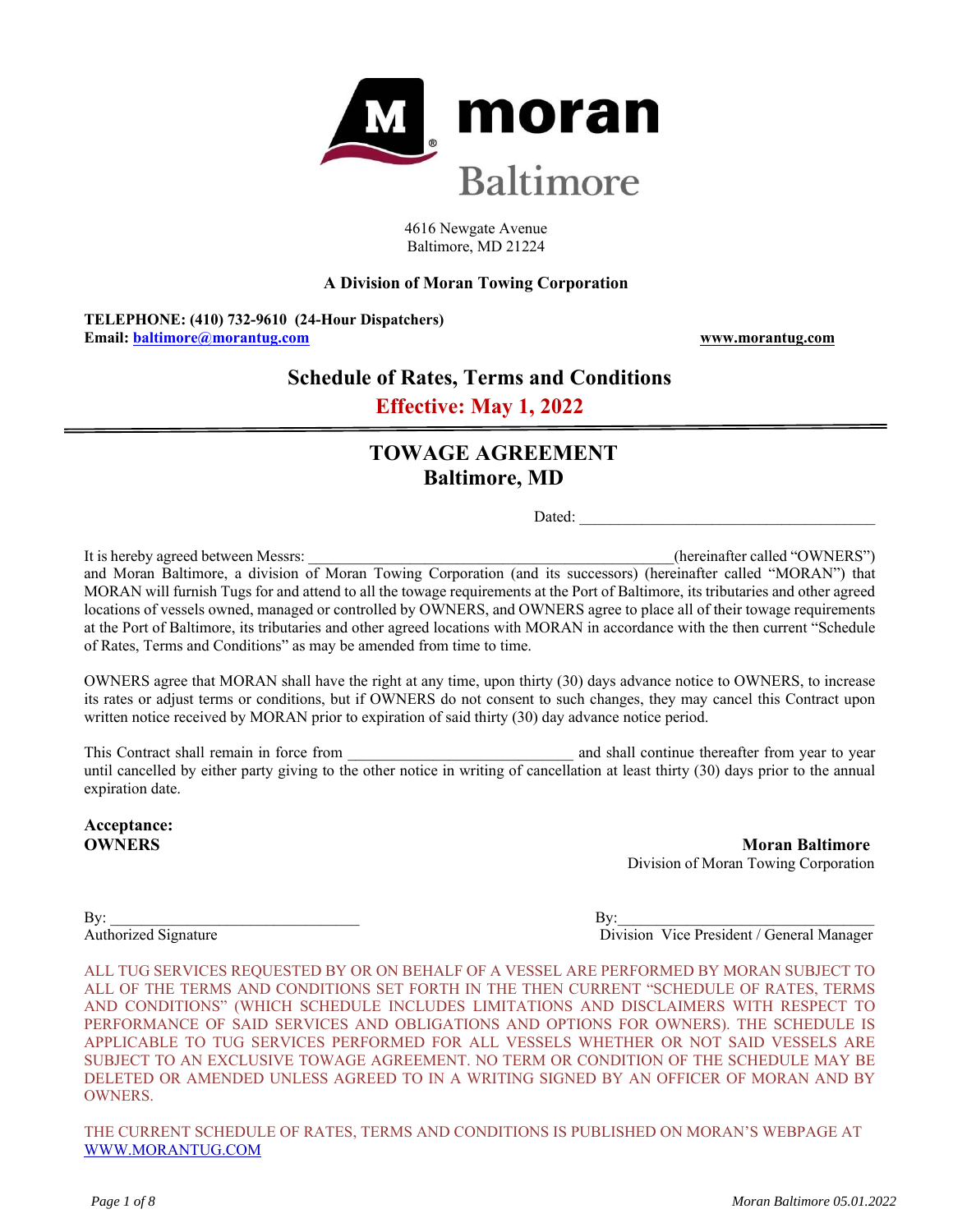### SCOPE:

### THE FOLLOWING SCHEDULE OF RATES, TERMS AND CONDITIONS SHALL APPLY FOR TUG ASSISTANCE TO VESSELS IN THE PORT OF BALTIMORE AND ITS TRIBUTARIES IN CLEAR WATER AND SAFE BERTHS.

RATES:

Rates for Tug assistance are based on the Vessel's highest Gross Registered Tonnage (GRT) as published in the then current edition of "Lloyds Register of Ships" at the following rates in U.S. Dollars. Should the Vessel type not have an assigned GRT, we will provide rates upon request.

### 1 **DOCKING OR UNDOCKING**

For Tug assistance to vessels while docking or undocking at the port of Baltimore, based on Gross Tonnage in clear water, clear berth and during regular working day (Monday to Friday). All rates are Per Tug charge:

- **Zone 1:** Fairfield, Lower Canton, Locust Point, Port Covington or Inside Lazaretto
- **Zone 2:** Curtis Bay, Hawkins Point, Dundalk or Seagirt.

**Zone 3:** Sparrows Point or Trade Point Atlantic

| Gross Registered<br>Tonnage (GRT) |         | $\mathcal{D}_{\mathcal{A}}$ | 3       |
|-----------------------------------|---------|-----------------------------|---------|
| Up to 16,000                      | \$3,160 | \$3,361                     | \$3,610 |
| $16,001-18,000$                   | \$3,259 | \$3,417                     | \$3,687 |
| 18,001-20,000                     | \$3,284 | \$3,477                     | \$3,759 |
| 20,001-22,000                     | \$3,343 | \$3,545                     | \$3,820 |
| 22,001-24,000                     | \$3,398 | \$3,608                     | \$3,895 |
| 24,001-26,000                     | \$3,463 | \$3,672                     | \$3,959 |
| $4,000$ tons or<br>portion add:   | \$65    | \$68                        | \$75    |

# **2 SHIFTING**

Within terminal or from Baltimore Anchorage to/from a terminal shall be charged one and one-half times the Zone rate. Shifting between two terminals shall be charged as an undocking and a docking.

# *CONTRACTUAL DISCOUNTS APPLY TO PARAGRAPH (1 and 2) ONLY*.

# **3 HOURLY OR STANDBY SERVICES – subject to a two (2 hour) minimum per Tug.**

- **a.** When the services of a Tug or Tugs are ordered to attend hourly services to a Vessel including in Baltimore Harbor, a rate of \$1,550.00 per hour per Tug will be charged. Running time to and from for all hourly services will be charged at this rate in addition to attendance of a vessel.
- **b.** For services outside Baltimore Harbor, a rate of \$2,325.00 per hour per Tug will be charged.

# **4 WEEKENDS AND HOLIDAYS**

For services on Saturdays, Sundays, and Holidays each tug shall be paid \$1,500.00 in addition to all rates outlined in this Schedule.

# **5 PEAK HOUR SERVICE**

Service requested between the hours of 03:30-07:30 and 17:30-19:30 may be assessed a twenty-five (25%) surcharge per Tug.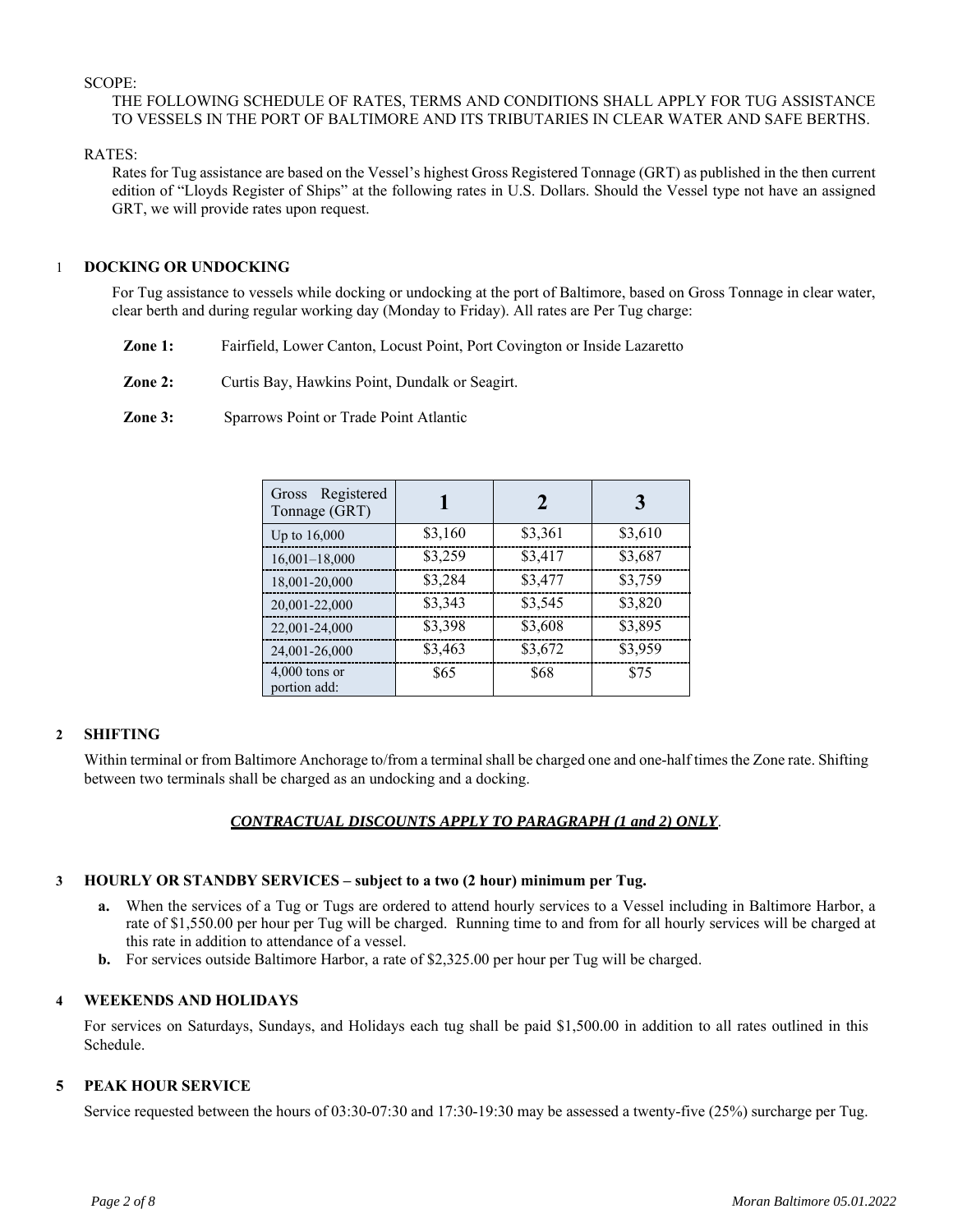### **6 DETENTION**

The Rates set forth herein include waiting time of up to one-half hour measured, for docking, from the time that the Tug reports at the meeting location for docking or the dock for undocking, from the time that the Tug reports at the scheduled sailing time. Waiting time more than one-half hour shall be charged at the applicable hourly Rate for each Tug. In addition, if the Vessel is delayed for any reason not attributable to MORAN after commencement of the work, all such delay shall be charged at the applicable hourly Rate for each Tug. The applicable hourly Rate shall be as set forth in paragraph 3, pro-rated to the next half hour.

### **7 CANCELLATION**

When Tug orders are cancelled or changed after the Tug has been dispatched from its Tug Station, but before it commences performance of the requested service, three quarters (3/4) of the applicable rate will be charged. Cancellation / Reporting rates are subject to hourly zone running time and Holiday rate provisions.

### **8 TRACTOR TUGS**

When tractor Tugs are required by a facility, or specifically requested to assist a vessel, a rate equal to 1.5 times the applicable rate will be made.

### **9 ESCORT / TETHORED TUGS – subject to two (2hour) minimum per tug.**

If a Tug or Tugs are requested or required to Escort a Vessel including Tethered, a rate of \$3,100.00 per hour per Tug will apply.

### **10 LINE HANDLING**

Moran shall not assume any liability and shall be held harmless for conducting line handling operations as requested by Vessel. Running or releasing rope ship lines: \$1,300 Running or releasing wire ships lines: \$1,700

#### **11 ICE CONDITIONS**

When a Tug providing services to a Vessel is operating in ice conditions, the rate charged for that Tug shall be increased by fifty percent (50%) over the applicable rate and /or hourly rate set forth herein.

When it is necessary for a Tug to break ice in connection with docking or undocking a Vessel, or to clear an ice bound slip for any reason, said service will be charged at an hourly rate of \$3,000.00 per Tug, measured from Tug station to Tug station. The hourly rate applicable to ice breaking will be pro-rated to the nearest half (1/2) hour.

#### **12 FUEL SURCHARGE**

All rates published in this Schedule are subject to the prevailing fuel surcharges.

#### **13 SERVICES AT PINEY POINT, MARYLAND**

Services performed at Piney Point, MD are under a separate Schedule of Rates and are available upon request.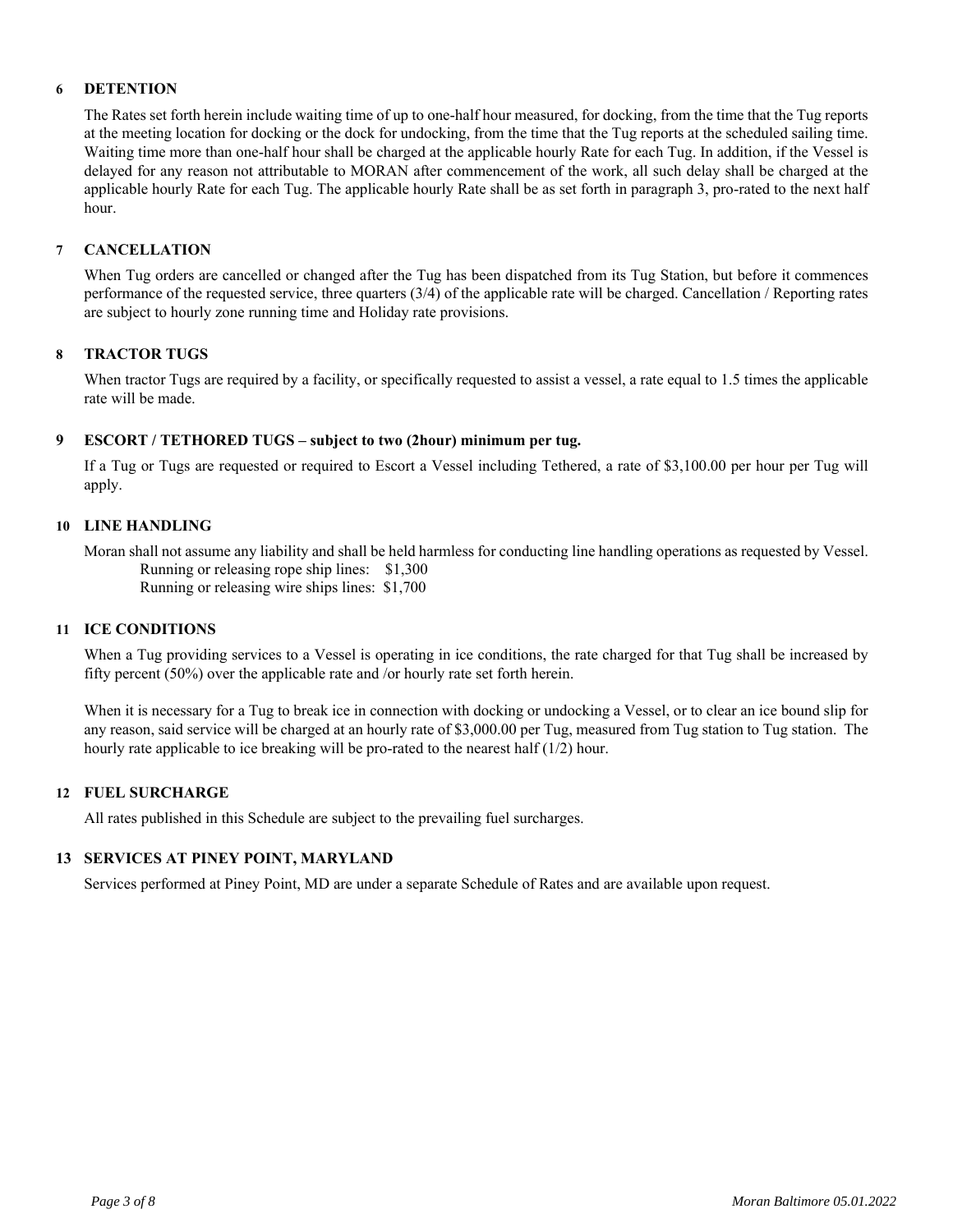### **TERMS AND CONDITIONS**

- **DEFINITIONS:** As used herein, the following terms shall mean:
- **"Deadship":** shall mean a Vessel that at the commencement of any services requested from and provided by MORAN does not have use of, or which will not be using, its propelling power and/or steering.
- **"Escort / Tethered Tugs":** shall mean the services in which a Tug is requested or required to attend upon a Vessel during transit. Tethering shall mean a Tug's line is attached to the Vessel during all or part of the escort service.
- "MORAN": shall mean Moran Towing Corporation (and its successors).
- **"OWNERS":** shall mean, collectively, the Vessel and the owner, charterer, operator, agent and manager of the Vessel receiving Tug services from MORAN.
- **"Schedule":** shall mean the Schedule of Rates, Terms and Conditions for the applicable port that is in effect on the date that Tug services are rendered to a Vessel. A current copy of said Schedule may be found on MORAN's webpage at www.morantug.com
- **"Tug" or "Tugs":** shall mean the tugboats provided or arranged by MORAN to perform the requested services.
- **"Tug Interests":** shall mean MORAN, the Tugs, their respective owners, affiliates, operators, charterers, managers, underwriters, masters and crews.
- **"Tug Station":** shall mean the Tug's customary berth at MORAN's facility or, if applicable, the berth or other place from which the Tug departed to perform the requested services and/or to which it proceeded following the provision of such services.

**"Vessel":** shall mean a vessel that receives Tug services.

# **1 DEADSHIP AND OTHER SERVICES**

Rates for Deadship moves and for all other services not covered by the above rates, will be furnished upon request. For all services rendered to Deadships, MORAN and OWNERS agree to the following additional terms:

- a) In consideration of the uncertain towage characteristics of a Deadship and of MORAN's agreement to furnish Tug services to said Deadship hereunder, OWNERS agree (i) to maintain hull and machinery insurance in an amount at least equal to the full value of the Deadship, (ii) to maintain full form protection and indemnity insurance in an amount not less than one hundred million dollars (\$100,000,000.00) and (iii) to name Tug Interests as named assureds or joint members (as applicable) with waiver of subrogation in favor of said assureds in all said policies, which policies shall be primary to any insurance maintained by and on behalf of Tug Interests. OWNERS shall be responsible to Tug Interests for any deductibles maintained with respect to said insurances. OWNERS further agree to provide to MORAN proper evidence of such insurance prior to commencement of a Deadship move, but the failure to do so shall not operate as a waiver by the Tug Interests of OWNERS' obligation to procure and maintain insurance as described herein, and OWNERS agree that they shall be treated as being self-insured for any shortfall in coverage. For an absence of doubt, it is the intent of this paragraph to extend to Tug Interests, as primary cover for any liability arising out of performance of services hereunder to a Deadship for which Tug Interests may be liable, the enumerated insurances maintained by OWNERS on the Vessel assisted.
- b) OWNERS shall make all necessary arrangements for a master and, if required or deemed advisable by OWNERS, a duly licensed pilot to serve aboard the Deadship and to direct the activities of the Tugs and the navigation of the flotilla. In the event that OWNERS utilize a pilot, the pilot shall be deemed the borrowed servant of the Deadship assisted and OWNERS for all purposes and in every respect, the pilot's services while so engaged being the work of the Deadship assisted and OWNERS and being subject to the exclusive supervision and control of the Deadship's master or OWNERS' other command personnel aboard.
- c) MORAN reserves the right to perform deadship moves under different terms and conditions to be agreed in writing, dependent upon the particulars of the proposed move.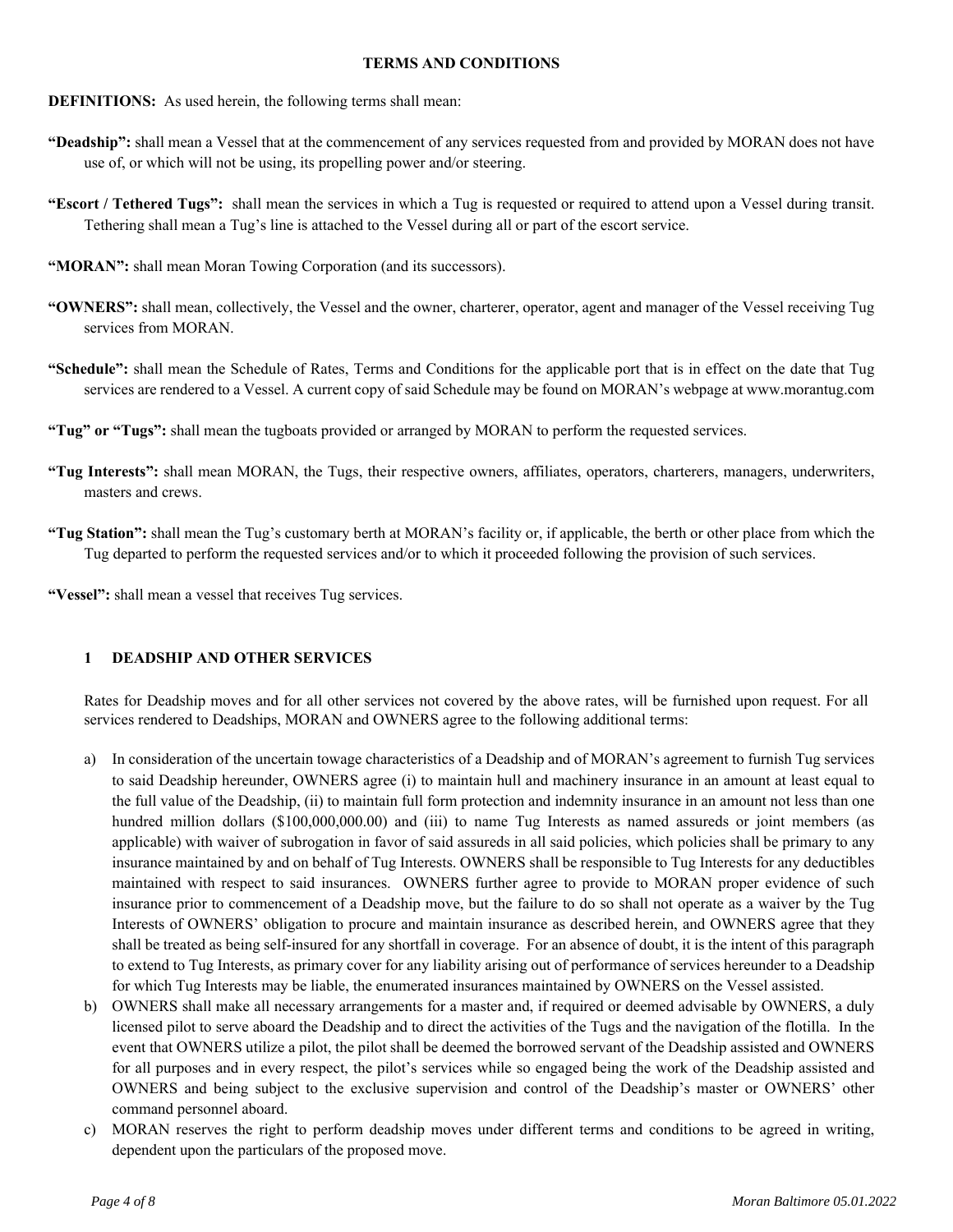### **2 VESSELS AGROUND OR IN DISTRESS**

Rates for Tug services to Vessels aground or in distress or when performed during heightened Coast Guard port conditions will be furnished upon request. The provision of such Tug services to any Vessel aground or in distress or during heightened Coast Guard port conditions shall be subject to the terms and conditions of this Schedule in all instances. However, MORAN reserves the right to perform such Tug services under different terms and conditions to be agreed in writing, dependent upon the particulars of the specific event.

# **3 DELEGATION**

If at any time MORAN Tugs are not conveniently available to perform all or part of any service requested hereunder, MORAN reserves the right to delegate performance of said service, or part thereof, to another service provider without notice to OWNERS and without warranty by MORAN as to the seaworthiness or suitability of delegated service provider's tugs or the competency of it crews. OWNERS agree that such delegated service provider shall be considered an independent contractor and not an agent, servant or employee of MORAN and that said service provider, while performing such delegated service, shall have the benefit of all defenses, exemptions and limitations of liability set forth in this Schedule. MORAN shall not be liable for damages if for any reason, MORAN is unable to have Tugs and/or delegated tugs on hand to serve OWNERS' Vessel. In such event, OWNERS are at liberty to engage any other tugs to serve it at such time but without the right to charge MORAN any difference in price or otherwise to claim any damages resulting from MORAN'S inability to provide the requested service. MORAN reserves the right to recover all costs, without discount, incurred by delegating performance of any service hereunder to another service provider.

# **4 FORCE MAJEURE**

Tug Interests shall not be responsible or liable for any expense, loss, damage or claim whatsoever caused by or resulting from delays, failures or omission hereunder in the performance of services due to strikes, lockouts, labor disturbances, riots, fire, earthquakes, storms, lightning, pandemics, epidemics, war, disorders, acts of God, acts of the public enemy, port congestion, mechanical breakdowns, shortage of Tugs, priorities in service, pilot requests, unusual tidal conditions or any other cause whatever beyond their control.

### **5 DAMAGE CLAIM TIME LIMITS AND FORUM**

- a) OWNERS shall notify MORAN of any damage to the Vessel allegedly attributable to Tug Interests. Such notice shall be in writing and shall be delivered as soon as practicable, but not later than forty-eight (48) hours following occurrence. MORAN shall be afforded an opportunity to inspect or survey such damage before the Vessel leaves port.. Any action in any forum to recover damages from Tug Interests, or any of them, shall be commenced within one year after the occurrence giving rise to the claim, failing which said claim shall be deemed waived.
- b) This Schedule shall be governed by and construed in accordance with the Maritime Law of the United States and, to the extent not in conflict therewith, by the laws of the state of New York, excluding its conflict of laws rules. The parties agree that any proceeding involving this Schedule or the Services performed hereunder shall be brought in the United States District Court for the Southern District of New York or, if said court shall not have jurisdiction thereof, then in a state court of competent jurisdiction sitting in New York County, New York. TUG INTERESTS AND OWNERS IRREVOCABLY WAIVE THEIR RIGHT TO TRIAL BY JURY WITH RESPECT TO ANY CLAIM OR DISPUTE ARISING IN WHOLE OR IN PART OUT OF THE TERMS AND CONDITIONS OF THIS CONTRACT OR THE PROVISION OF SERVICES HEREUNDER.

# **6 LIMITATION OF LIABILITY**

a) The furnishing of any service or anything done by MORAN in connection therewith shall not be construed to be or to give rise to a personal contract, and it is understood that Tug Interests, shall have the benefit of all exemptions from, and limitations of, liability to which an owner of a vessel is entitled under the Limitation of Liability Statutes of the United States. MORAN WARRANTS THE EXERCISE OF REASONABLE CARE IN THE PERFORMANCE OF SERVICES BUT DISCLAIMS ALL OTHER WARRANTIES EXPRESSED OR IMPLIED, INCLUDING ANY WARRANTY OF WORKMANLIKE SERVICE.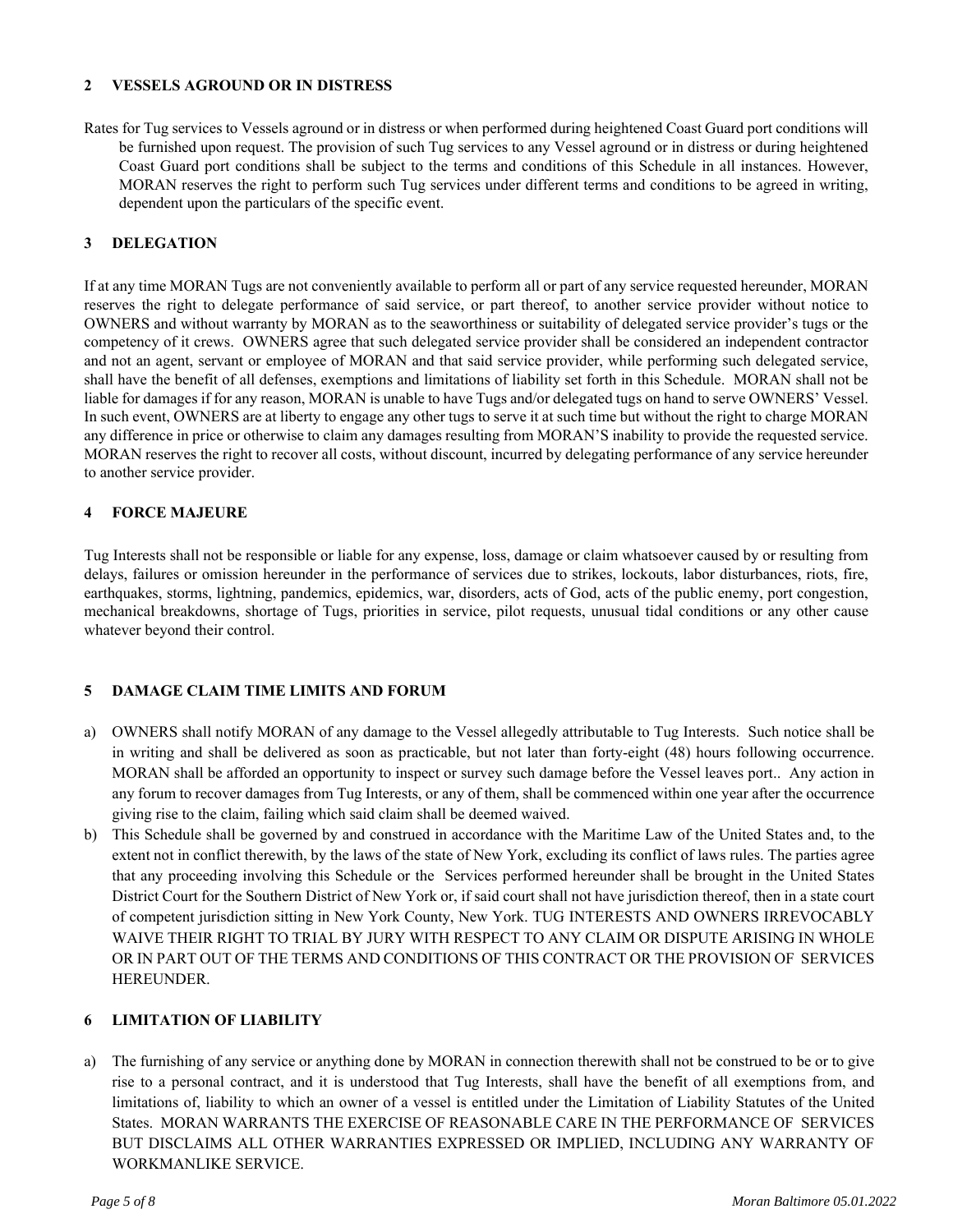- b) Unless entitled to immunity or to defenses to, exemptions from and limitations of liability provided under this Schedule or under any applicable law, rule or regulation that would reduce their liability to an amount less than that hereinafter set forth, Tug Interests shall be liable, only to the extent of their negligence, which negligence shall not be assumed but shall be affirmatively proven, for claims, demands, causes of action, liabilities, penalties and costs (including third party claims) arising out of or in connection with any occurrence or series of connected occurrences related to the provision of Tug services, line handling or other services pursuant to this Schedule up to a maximum aggregate amount of two hundred fifty thousand dollars (U. S. \$250,000.00). OWNERS understand and agree that Tug services provided hereunder are rendered at all times under the supervision and command of OWNERS' servants, (including the Master of the Vessel being assisted and docking pilots), or of State pilots, none of whose actions or inactions may be imputed to the Tug Interests. OWNERS further understand and agree that the rates charged by or on behalf of MORAN for Tug or other services are predicated upon the limitations of liability and the indemnities set forth in this Schedule. Should OWNERS desire that Tug Interests retain liability in excess of two hundred fifty thousand dollars (U.S. \$250,000.00) they must notify MORAN in writing, whereupon MORAN will quote rates for Tug or other services provided hereunder predicated on higher liability limits. Any such quote must be accepted by OWNERS in writing at least twenty-four (24) hours prior to commencement of Tug services to the Vessel, failing which the rates and liability limitations otherwise provided herein shall prevail. Nothing herein shall be construed to waive or limit the right of Tug Interests to assert any defenses to liability available to them or to avail themselves of any rights of limitation or exemption from liability under any applicable law, rule, or regulation.
- c) OWNERS and any Vessel assisted hereunder assume all risk of, and shall indemnify Tug Interests from and against, any and all loss or damage sustained by OWNERS, by Tug Interests or by any other vessel, property or person that results from the parting, heaving or sudden movement of any hawser or other line, by whomsoever furnished or howsoever caused.
- d) Notwithstanding anything to the contrary in this Schedule or elsewhere, OWNERS understand and agree that the rates charged hereunder are also predicated on agreement that the Tug Interests shall have no liability for any consequential, punitive, exemplary or special damages of any kind howsoever arising.
- e) OWNERS agree to indemnify, defend and hold harmless the Tug Interests from and against any and all claims, demands, causes of action, liabilities and costs (including attorneys' fees, penalties, fines and third party claims of whatever nature) that are attributable to the acts or omissions, whether or not negligent, of the Tug Interests, or any of them, or to the unseaworthiness of any Tug and which arise out of or in connection with any occurrence or series of connected occurrences related to the provision of Tug services, line handling or other services pursuant to this Schedule to the extent that they exceed, in the aggregate, the applicable amounts set forth in subparagraph 6(b) above. The parties intend for this indemnity to apply in all instances including, without limitation, allision, collision, personal injury, fire, explosion, grounding, fuel spills or other pollution incidents (including, without limitation, penalties and obligations arising out of violation of any applicable pollution law or regulation or being named a responsible party thereunder) and third-party claims. OWNERS warrant that they possess sufficient and adequate insurance on the Vessels assisted pursuant to this Schedule, including hull and machinery, P&I, cargo and pollution coverage to comply with all applicable laws and to respond for any losses arising out of or connected in any way with the Tug or other services provided hereunder, with all rights of subrogation for losses under said insurances waived as to Tug Interests and with Tug Interests entitled to all benefits of a named assured or joint member, as applicable, under said insurances, which shall be primary to any insurances maintained by Tug Interests.
- f) Nothing herein shall preclude MORAN from recovering from any party responsible for any damages sustained by any Tug providing service hereunder.

# **7 PILOTAGE**

- a) MORAN does not furnish pilots or pilotage, so that whenever any licensed pilot, or a captain of any Tug which is furnished to or is engaged in the service of assisting a Vessel participates in directing the navigation of such Vessel, or in directing the assisting Tugs from on board such Vessel or from elsewhere, it is agreed that he becomes the borrowed servant of the Vessel assisted and OWNERS for all purposes and in every respect, the pilot's services while so engaged being the work of the Vessel assisted and OWNERS and being subject to the exclusive supervision and control of the Vessel's master or OWNERS' other command personnel aboard. Any such service performed by any such person is beyond the scope of his employment, if any, for MORAN and OWNERS shall indemnify, defend and hold harmless Tug Interests for any and all damages arising out of any act or omission of any such person. The provisions of this paragraph may not be changed or modified in any manner whatsoever except by written instrument signed by an officer of MORAN.
- b) With respect to Vessels that are not owned by the person or company ordering the Tug service, it is understood and agreed that such person or company warrants that it has authority to bind the Vessel owners/operators to all the provisions of this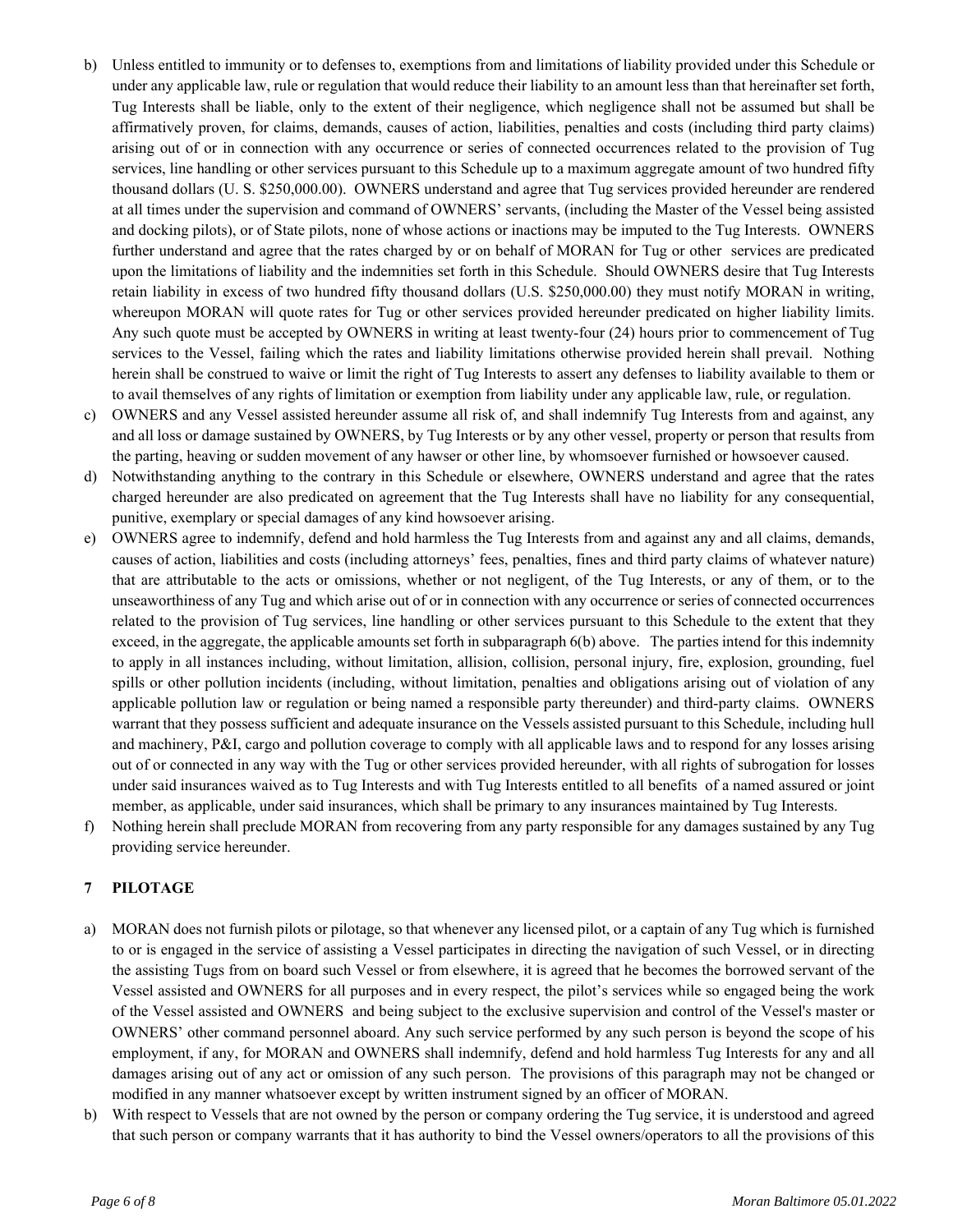Schedule and agrees to indemnify and hold Tug Interests harmless from all damages and expenses that may be sustained or incurred in the event and in consequence of such person or company not having such authority.

c) In consideration of MORAN transporting a pilot without charge to and/or from the Vessel being assisted hereunder, OWNERS agree that they shall indemnify, defend, and hold harmless Tug Interests from and against any and all claims, demands, causes of actions, liabilities and costs (including attorney's fees) incurred in connection with or arising out of any claim by or on behalf of a pilot for personal injury or death sustained while being transported by MORAN to or from the Vessel being assisted, excepting only any injury sustained by said pilot to the extent attributable to the gross or willful negligence of MORAN. As used herein, the term "being transported by MORAN" shall include, without limitation, all time when the pilot is (i) present on MORAN's shoreside premises enroute to or from the Vessel being assisted and (ii) boarding, on board or disembarking from a Tug or other vessel supplied by or on behalf of MORAN. As used herein, the term "pilot" shall also include any assistant pilot, trainee, or other person who may accompany the pilot in any capacity.

# **8 CONTRACT TERMINATION**

If at any time during the term hereof, MORAN reasonably concludes that the solvency or financial condition of OWNERS is threatened it may, in its sole discretion, cancel this contract, such cancellation to take effect immediately upon receipt by OWNERS of email or other written notification thereof. If, subsequent to cancelation, OWNERS provide to MORAN evidence concerning their ability to meet their current and future financial obligations, MORAN may, in its sole discretion, elect to reinstate this contract (with or without modifications thereto) effective upon receipt by OWNERS of email or other written notification thereof.

# **9 ENFORCEABILITY**

If any provision of this Schedule is found void or unenforceable, the remaining terms and conditions shall remain in full force and in effect.

### **10 AMENDMENTS**

- a) Should the U.S. Coast Guard or any other U.S., state or government agency, port authority, terminal or association (including any pilot or pilot association), or any designee of any of the foregoing, issue any regulation or requirement that obligates MORAN to make capital improvements to the Tugs, to provide Tugs with higher horsepower or different operational capabilities or that obligates MORAN to operate the Tugs in a different manner or with different crew complement that increases its operating costs, MORAN shall have the right to amend the Schedule in order to reflect the new requirements and, as applicable, to mitigate the costs thereof.
- b) In addition to amendments implemented pursuant to changes in conditions referred to in paragraph 10 (a), MORAN reserves the right from time to time to amend the rates, terms and conditions set forth herein or to add additional provisions.
- c) If, within thirty (30) days following implementation of any said amendment, OWNERS or those acting on behalf of the Vessel object in writing to said amendment, the implementation thereof shall be stayed for a period of thirty (30) days (measured from the date said objection is received by MORAN) and the parties shall negotiate in good faith to achieve a mutually satisfactory outcome. If the parties are unable to reach agreement within said thirty (30) day period, the said amendment shall again come into effect. In such event, OWNERS shall have the option to terminate this contract on thirty (30) days' advance written notice to MORAN, said option to be exercised within fifteen (15) calendar days after the date that the said amendment again comes into effect, failing which said option shall lapse.

### **11 SECURITY**

OWNERS acknowledge MORAN's long term and substantial presence in the port and waive any right to demand that MORAN post security in connection with any claim by or on behalf of OWNERS or the Vessel being assisted for any expense, loss or damage claimed to have arisen, in whole or in part, as a result of any service rendered in connection with this Schedule. Notwithstanding the foregoing, if any said claim, exclusive of interest, shall reasonably be expected to exceed five million dollars (\$5,000,000.00) MORAN agrees, upon request, to post as security a letter of undertaking by its P&I club in customary form, which OWNERS agree shall constitute acceptable security.

### **12 PAYMENT TERMS**